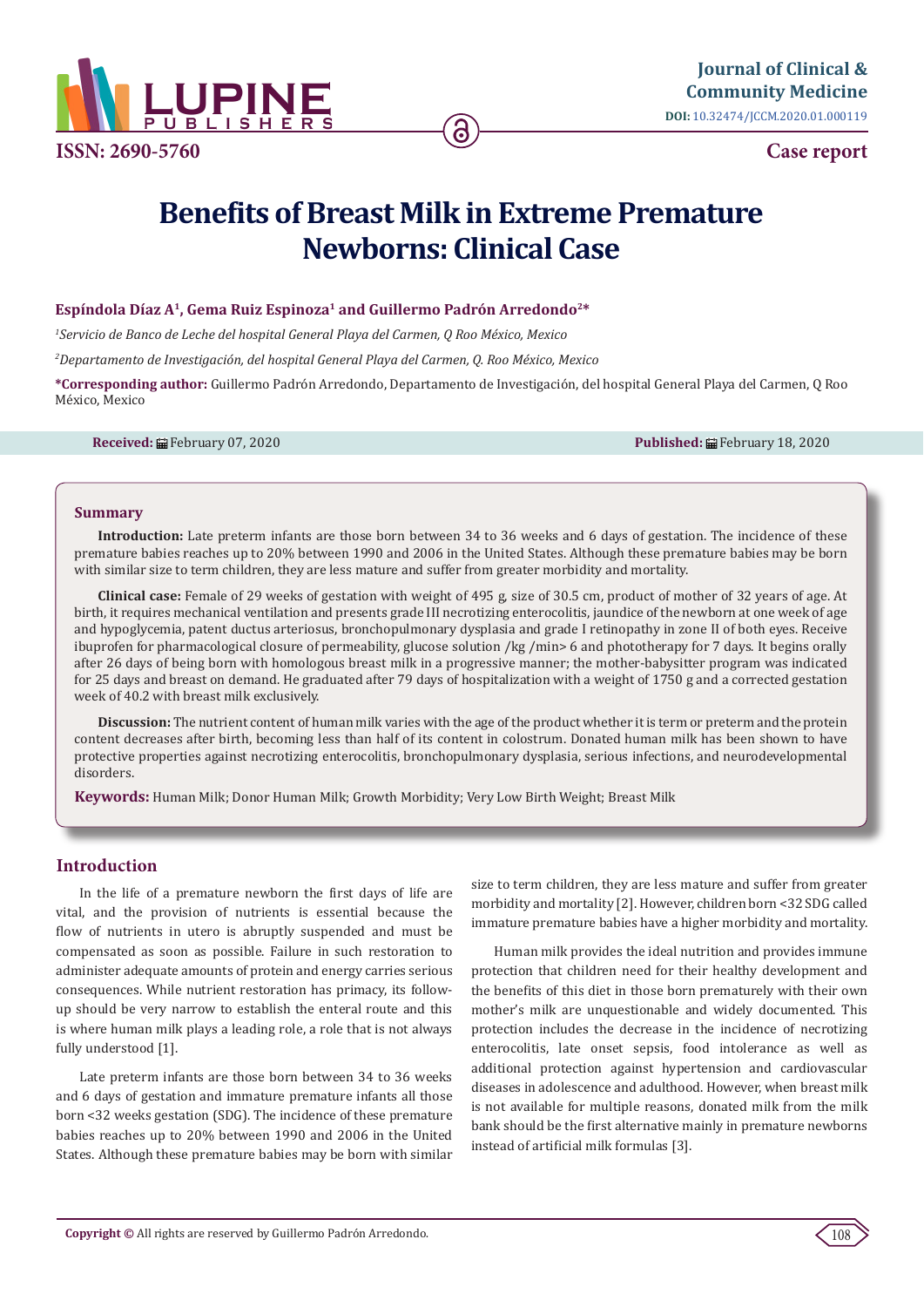# **Clinical Case**

Female of 29 weeks of gestation (SDG) with birth weight of 495 g, height of 30.5 cm, product of a 32-year-old mother with complications of severe pre clampsia, restriction of uterine growth and loss of fetal well-being that is obtained by operation Caesarean section. At birth it requires mechanical ventilation and presents the following complications: grade III necrotizing enterocolitis on the third day of life with fasting status, (prior to the start of the oral route) jaundice of the newborn at the week of life and hypoglycemia, patent ductus arteriosus (PCA), bronchopulmonary dysplasia and retinopathy grade I in zone II of both eyes. Receive treatment with ibuprofen for the pharmacological closure of the ductus arteriosus, glucosada solution/kg/ min> 6 and phototherapy for 7 days. Starts orally after 26 days of being born with homologous and pasteurized breast milk from the Human Milk Bank (BLH) progressively, a 25-day mom-kangaroo program and breast on demand and pasteurized BLH milk were indicated. He graduated after 79 days of hospitalization with a weight of 1750 g and a week of corrected pregnancy of 40.2 with breast milk exclusively, currently without complications. After 42 days of birth, pasteurized human milk was given for seven days in order to gain weight.

### **Discussion**

The nutrient content of human milk varies with the age of the product, whether it is term or preterm and the protein content decreases after birth, becoming less than half of its content in colostrum. It is known that most of the differences in the true protein content in milk in the preterm and term period is 0.2 g / dL and around 3 months of age the product the milk protein content is similar between both periods in such a way that the protein content of breast milk is variable [4].

At birth there is a decrease in clostridia's in those born of preterm itself that initiate a progressive recovery for the maturation of the intestinal barrier, but they remain low in those products with intestinal permeability which favors the presentation of necrotizing enterocolitis during the first 2 weeks of life in such a way that feeding with breast milk and short periods of antibiotics favor the early colonization of the intestinal microbiota [5].

Similarly, human milk of mothers of preterm children has temporary and interindividual variations of macronutrients and it is thought that without fortification it is unlikely that this milk meets the nutritional requirements of preterm infants [6]. However, other authors argue that donated milk favors the microbiome in a similar way to breast milk despite the difference between the two so that donated milk has a potential benefit [7]. Lately, the use of pasteurized donation milk has been the standard for newborns with very low birth weight (<1500 g) where their mothers cannot feed them and milk banks have been established even in countries that they use their own breast milk in the neonatal intensive care units and there are studies that show that breastfeeding during critical periods in the neonatal intensive care units reduce the frequency of complications of premature infants, these results have not been observed with feeding with donated milk [8].

However, when comparing both milks it is known that homologous human milk meets the needs of extreme preterm infants because donated pasteurized human milk has fewer nutrients and bioactive factors and does not promote the growth, development and health of the newborn , so providing breastfeeding can be seen as an example of personalized medicine [9]. But when the mother is unable to breastfeed her baby, pasteurized milk from milk banks is an option for feeding preterm infants and should be obtained at no cost [10]. Donated human milk has been shown to have protective properties against necrotizing enterocolitis [11], bronchopulmonary dysplasia [12], severe infections [13], and neurodevelopmental disorders [14].

In the study by Ford et al. [15] found that when comparing the feed with pasteurized milk donated with the mother's own milk there is an increase in community microbial diversity in phylogenetic and gender levels at 4 and 6 weeks of life as well as a better tolerance to food. Obtaining greater growth as well as a lower incidence of necrotizing enterocolitis in premature extremes fed exclusively with fortified human milk. Therefore, the American Academy of Pediatrics recommends feeding the mother's own milk supplemented with milk from. Donor and fortified only when strictly necessary in extreme premature as in our case.

#### **References**

- 1. [Ziegler EE \(2019\) Human Milk–A Valuable Tool in the Early Days of Life](https://www.frontiersin.org/articles/10.3389/fped.2019.00266/full) [of Premature Infants. Frontiers Pediat 7\(266\).](https://www.frontiersin.org/articles/10.3389/fped.2019.00266/full)
- 2. [Asadi S, BloomÞeld FH, Harding JE \(2019\) Nutrition in late preterm](https://www.ncbi.nlm.nih.gov/pubmed/31301818) [infants. Sem Perinatol 43\(7\): 151160.](https://www.ncbi.nlm.nih.gov/pubmed/31301818)
- 3. Kim EJ, Na ML, Chung Sung Hoon (2017) A retrospective study on the effects of exclusive donor human milk feeding in a short period after birth on morbidity and growth of preterm infants during hospitalization. Medicine 96: 35.
- 4. [Gidrewicz DA, Fenton TR \(2014\) A systematic review and meta-analysis](https://bmcpediatr.biomedcentral.com/articles/10.1186/1471-2431-14-216) [of the nutrient content of preterm and term breast milk. BMC Pediatrics](https://bmcpediatr.biomedcentral.com/articles/10.1186/1471-2431-14-216) [14: 216.](https://bmcpediatr.biomedcentral.com/articles/10.1186/1471-2431-14-216)
- 5. [Ma B, McComb E, Gajer P, Yang H, Humphrys M, Okogbule Wonodi AC](https://www.ncbi.nlm.nih.gov/pubmed/30487786) [\(2018\) Microbial Biomarkers of Intestinal Barrier Maturation in Preterm](https://www.ncbi.nlm.nih.gov/pubmed/30487786) [Infant. Front Microbiol 9: 2755.](https://www.ncbi.nlm.nih.gov/pubmed/30487786)
- 6. [Mahajan S, Chawla D, Kaur J, Jain S \(2017\) Macronutrients in breastmilk](https://www.indianpediatrics.net/aug2017/aug-635-637.htm) [of mothers of preterm infants, Indian. Pediatrics 54\(15\): 635-637.](https://www.indianpediatrics.net/aug2017/aug-635-637.htm)
- 7. [Parra Llorca A, Gormaz María, Alcántara C, Cernada María, Nuñez-](https://www.ncbi.nlm.nih.gov/pubmed/29997594)[Ramiro A, et al. \(2019\) Preterm Gut Microbiome Depending on Feeding](https://www.ncbi.nlm.nih.gov/pubmed/29997594) [Type: Significance of Donor Human Milk. Front Microbiol 27\(9\): 1376.](https://www.ncbi.nlm.nih.gov/pubmed/29997594)
- 8. [Meier PP, Patel AL, Esquerra-Zwiers A \(2017\) Donor Human Milk](https://www.ncbi.nlm.nih.gov/pubmed/27773337) [Update: Evidence, Mechanisms and Priorities for Research and Practice.](https://www.ncbi.nlm.nih.gov/pubmed/27773337) [J Pediatr 180: 15-21.](https://www.ncbi.nlm.nih.gov/pubmed/27773337)
- 9. [Hard AL, Nilsson AK, Lund AM, Hansen Pupp I, Smith LEH, et al.](https://www.ncbi.nlm.nih.gov/pubmed/30565323) [\(2019\) Review shows that donor milk does not promote the growth](https://www.ncbi.nlm.nih.gov/pubmed/30565323) [and development of preterm infants as well as maternal milk. Acta](https://www.ncbi.nlm.nih.gov/pubmed/30565323) [Pædiatrica 108\(6\): 998-1007.](https://www.ncbi.nlm.nih.gov/pubmed/30565323)
- 10. [Committee on nutrition, section on breastfeeding, committee on fetus](https://www.ncbi.nlm.nih.gov/pubmed/27994111) [and newborn \(2017\) Donor human milk for the high-risk infant:](https://www.ncbi.nlm.nih.gov/pubmed/27994111) [Preparation, safety, and usage options in the United States. Pediatrics.](https://www.ncbi.nlm.nih.gov/pubmed/27994111) [139\(1\): e20163440.](https://www.ncbi.nlm.nih.gov/pubmed/27994111)
- 11. [Buckle A, Taylor CA \(2017\) Cost and cost-effectiveness of donor](https://www.liebertpub.com/doi/10.1089/bfm.2017.0057) [human milk to prevent necrotizing enterocolitis: Systematic review.](https://www.liebertpub.com/doi/10.1089/bfm.2017.0057) [Breastfeeding Med 12\(9\).](https://www.liebertpub.com/doi/10.1089/bfm.2017.0057)